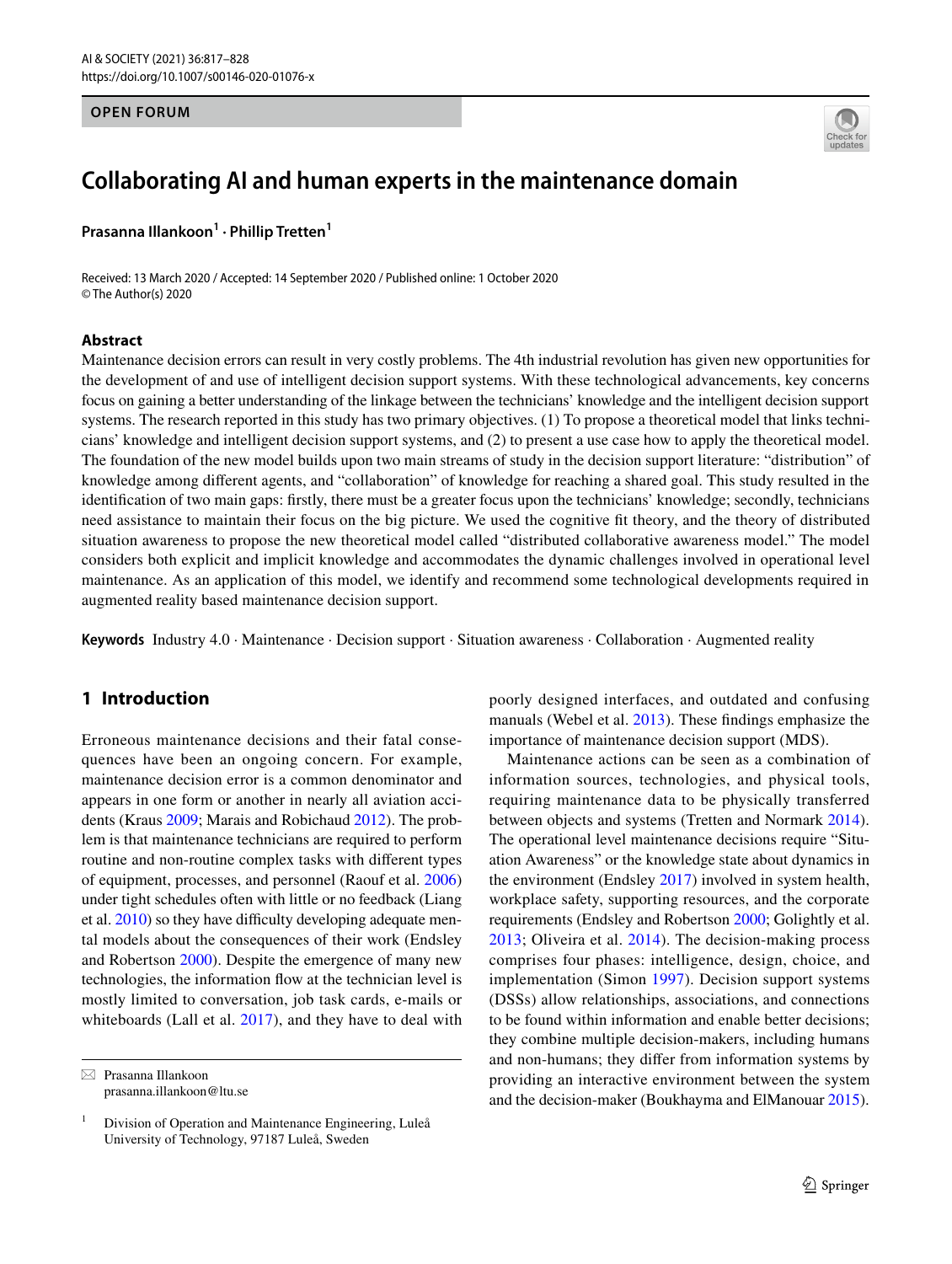Various types of intelligent decision support systems have emerged and variously referred to as active decision support, knowledge-based decision-support, and expert systems (Zhou et al. [2008\)](#page-11-1). With the rise of the 4th industrial evolution (Industry 4.0) Artifcial Intelligence (AI) based MDS increasingly learns from experience, make sense out of ambiguous information, deal with perplexing situations, recognize the relative importance of different elements and autonomously provide failure predictions through data acquisition from sensors (Phillips-Wren [2012](#page-10-8)). Out of the four basic AI-based DSS models: symbiotic, expert, adaptive, and holistic (Mirchandani and Pakath [1999\)](#page-10-9), the latter is the most advanced, as it has holistic problem recognition and processing capabilities (Alenljung [2008](#page-8-1)). Progress has been made on digitally simulating holistic recognition (e.g., Mishra [2018](#page-10-10)); however, many challenges remain in developing truly holistic systems (Persson [2015](#page-10-11)). Various studies make a valuable contribution to the understanding of the technical strengths of the emerging MDS. However, current studies lack a specifc focus on the linkage between intelligent decision support systems and the technicians' knowledge. Therefore, this study is set to assess emerging MDS for their linkages with the technicians' knowledge and to recommend a new MDS model to bridge the gaps.

# **2 Two main streams of decision support studies**

A review conducted on DSS a decade ago (Durand et al. [2008](#page-9-4)) fnds only one-third of the systems rely on a theoretical framework, and most are not explicit about how theory

has guided the design and evaluation of the system. We have concluded through thorough research of the literature that two main streams have emerged of late in connection to DSS. Below are two research streams and their limitations.

#### **2.1 Decision support based on "distribution"**

The distributed model of cognition (Shaft and Vessey [2006](#page-10-12)) (see Fig. [1\)](#page-1-0), which is an extension of the cogni-tive fit theory (Vessey [1991\)](#page-11-2) has gained attention in DSS in variety of domains including online customer behavior (Kamis et al. [2008](#page-9-5)), military afairs (Godé and Lebrat [2013](#page-9-6)), business intelligence (Bacic [2014\)](#page-8-2), fnancial risk assessment (Song and Wright [2017](#page-10-13)), and maintenance (Park [2007\)](#page-10-14). This model uses a systems view of cognition and focuses on developing an ensemble of distributed individuals and artifacts (Salomon [1997\)](#page-10-15). In this model, a cognitive task is viewed as a system of distributed representations, with internal and external representations two indispensable parts (Zhang and Norman [1994\)](#page-11-3). Internal representations are the knowledge structures in the problem solver's head, that is, those that can be retrieved from memory (e.g., a set of symbols to accomplish a particular task, the rules that govern the use of those symbols, the processes for acting on them, mental images, etc.). External representations are the knowledge and structures in the environment (e.g., physical symbols, objects, dimensions, constraints, relations embedded in physical confgurations, etc.). Internal and external representations, the task, and the interactions among them contribute to the mental representation of a task solution. In the MDS context, the task of understanding system behavior is infuenced by



<span id="page-1-0"></span>**Fig. 1** Extended cognitive ft model: the model of distributed cognition (Shaft and Vessey [2006](#page-10-12))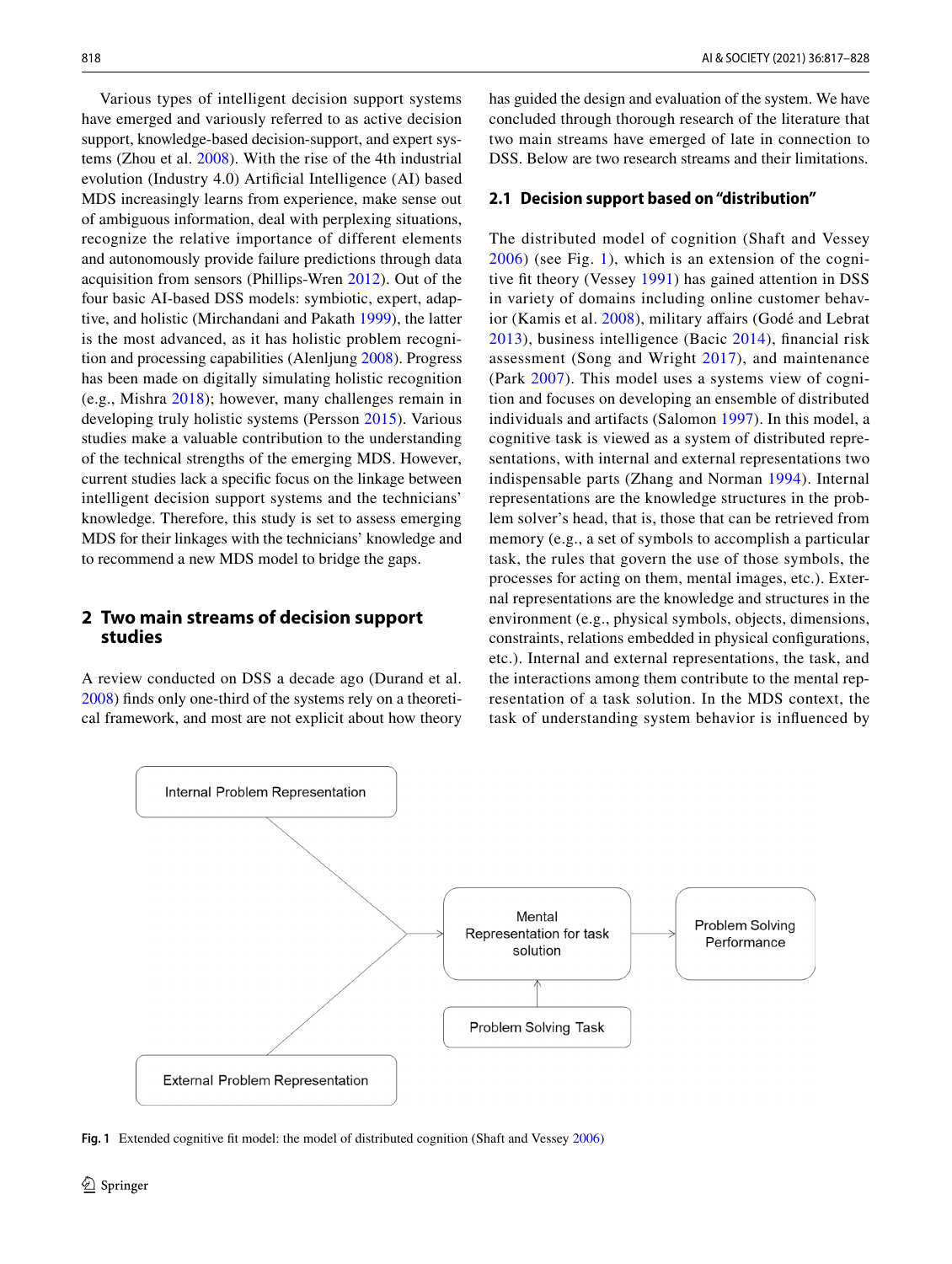the technician's existing knowledge of the system (internal representation of the problem domain), guidance from the decision support system (external representation of the problem domain), and the task to be completed (problemsolving task). When these three factors are known, a mental representation of the task solution is created. For example, the fast growing augmented reality (AR) based MDS can be considered as an external problem representation.

#### **2.2 Decision support based on "collaboration"**

Studies stress the opportunities for human and intelligent systems to collaborate, allowing humans and intelligent systems to learn from each other and work together to achieve shared goals (Terveen [1995\)](#page-10-16). For efective collaboration, MDS should ensure intelligent activities are explicable to the human (Hall [2017\)](#page-9-7), and be able to understand the human cognitive processes. The concept of explainable AI is gaining attention for its ability to fulfll the user's requirement to understand what is often seen as a blackbox (Gunning [2017\)](#page-9-8), appropriately trust (Phillips-Wren [2012\)](#page-10-8), and efectively manage these systems. A cognitive interactive training environment can learn and improve with a human operator acting as a mentor for the system, and the system provides feedback to the human (Crowder and Carbone [2014\)](#page-9-9). This process of feedback and interactions increases the efficiency of both the system and the human mentor and allows the human operator to develop trust in the system over time. A technology called Pi-Mind suggests a compromise between total human control and total AI control over decisions, bringing a middle layer of them (Terziyan et al. [2018\)](#page-10-17).

In the MDS domain, intelligent systems are now capable of anomaly detection; however, an anomaly detected may not necessarily be associated with a fault; it could be an anomaly with no-fault or a false alarm. An anomaly in one given context is considered acceptable, while in another context, even with identical data, is considered unacceptable (Galar et al. [2015](#page-9-10)). Therefore, to verify an anomaly detected by the intelligent system, a manual inspection usually follows, and feedback is given to the system, of its accuracy (Chandola et al. [2009\)](#page-9-11). Intelligent systems raise queries based upon the technicians' responses (Engelke et al. [2015\)](#page-9-12), combined with physical models of degradation, and allow for adaptive levels of decision support (Erkoyuncu et al. [2017](#page-9-13)). The Collaborative Control Theory (CCT) offers a collection of principles for supporting efective human-AI collaboration (Nof [2007\)](#page-10-18): collaboration requirement planning; e-work parallelism; keep it simple system; confict/error detection and prevention; fault tolerance by teaming; association/ dissociation; and dynamic lines of collaboration and best matching.

#### **3 Limitations of current decision support**

This section discusses two major limitations we identifed in the existing MDS and associated models.

#### **3.1 Limited focus on operational dynamics**

Because distributed cognition focuses on information representation, transformation, and distribution across individuals and representational media, some see it as state-focused (Fomin and Vaujany [2008\)](#page-9-14), whereas the alternative can also consider dynamics (Endsley [2015\)](#page-9-15). The knowledge elements required by operational level maintenance are dynamic (Illankoon et al.  $2019a$ ), and the decision support model must capture and accommodate this. For example, performing a successful diagnosis of an intermittent fault state requires capturing its dynamic behavior; in other words, the technician should know what has been happening, what is happening, and what will happen next. Moreover, work routines are constantly changing due to varying business demands and resource availability. Various dynamics in the working environment can also infuence the safety of maintenance work. Already available context-aware MDS consider context as "any information that can be used to characterize the situation of an entity; a person, place, or object that is considered relevant to the interaction between a user and an application, including the user and applications themselves" (Dey [2001](#page-9-17)). These systems are able to address the information that involves diferent scenarios based on inherent complexities, prevailing machine conditions, and decisions on what maintenance action is best. However, context awareness does not necessarily facilitate the technician to be aware of the dynamics involved in maintenance actions, and how those dynamics are considered in providing decision support. Therefore, MDS modeling should incorporate a concept that can accommodate not only the state but also the dynamics involved in maintenance actions.

### **3.2 Limited focus on human perceptual‑cognitive tasks**

Current MDS models do not enough consider human perceptual-cognitive tasks such as anticipation, pattern recall, and judgments. The mechanisms driving the judgments of operational level maintenance personnel may be associated with the knowledge that is complex, diverse, and local. Regardless of the generally accepted four phases of decisionmaking mentioned previously (Simon [1997](#page-10-7)) the degree of certainty of the problem representation and solution can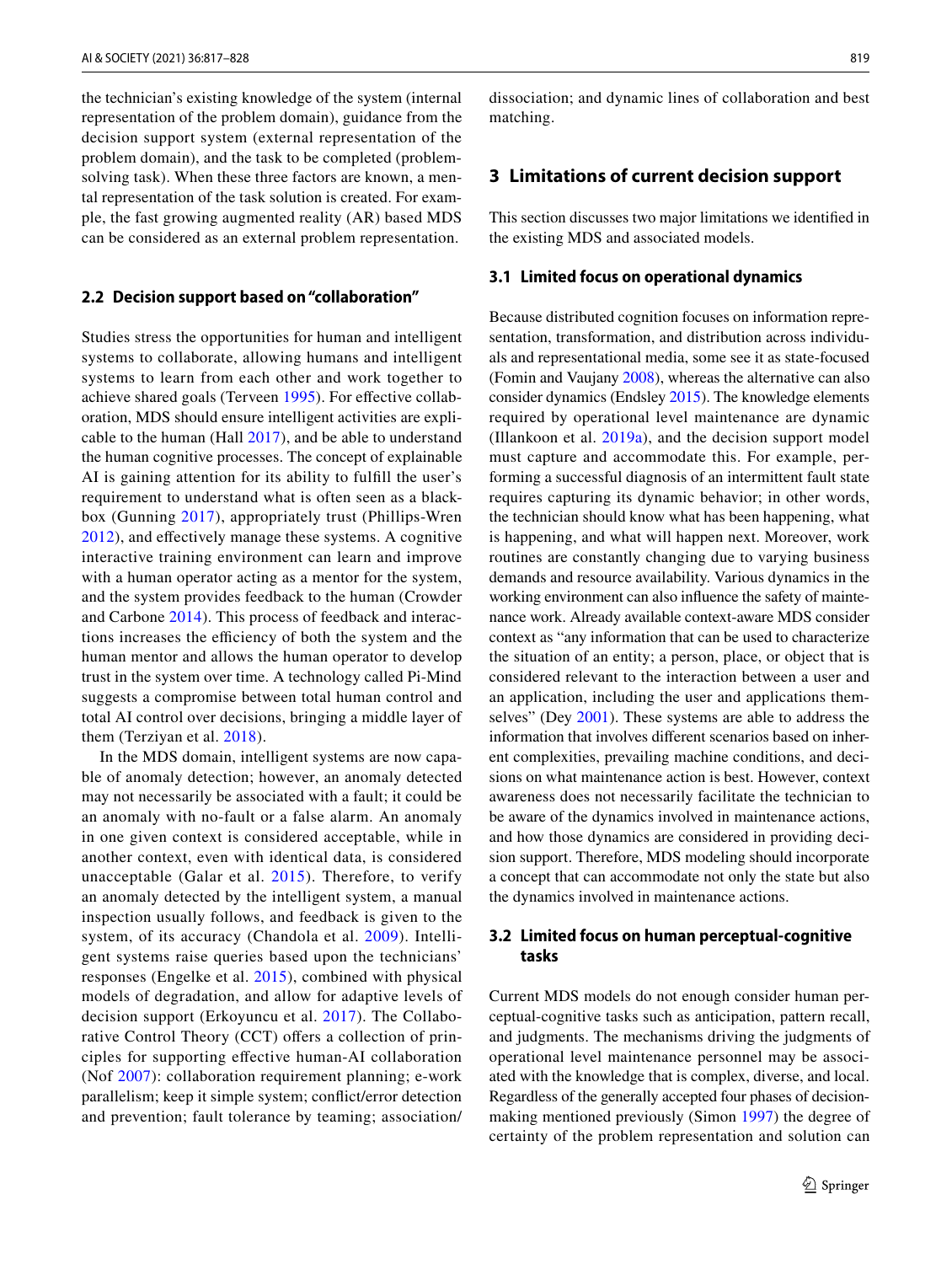result in structured, unstructured, or semi-structured decisions (Aronson et al. [2005](#page-8-3)). Unstructured decisions are highly dependent on the preferences or experiences of the decision-maker. A signifcant part of most maintenance processes is relatively straightforward to model; however, human cognitive involvement with more diverse and complex tasks is almost impossible to model (Knauff and Wolf [2010](#page-10-19)), and this afects the determination of how the MDS should intervene. Studies strive to minimize the discrepancies between the human's mental model of what is to be accomplished and the intelligent system's understanding of the task (Chakraborti et al. [2017\)](#page-8-4). In addition to all the technological challenges that have to be overcome with MDS, we have the further complication of understanding technicians' perceptual and cognitive drives while making maintenance decisions.

# **4 A new model: distributed collaborative awareness model (DCAM)**

Our discovery of the above limitations motivated our development of a new model for MDS, a Distributed, Collaborative Awareness Model (DCAM), as shown in Fig. [2.](#page-3-0) DCAM also supports the opportunities identified in a previous study (Illankoon et al. [2019c](#page-9-18)) to model the cognition of abnormal machine behavior using a combined approach along two dimensions: broad types of knowledge (i.e., explicit–implicit) and broad levels of agents (i.e.,

human-intelligent systems). In the next sections, we discuss how the DCAM can overcome the two major limitations of the present models: limited focus on dynamics, and limited focus on perceptual-cognitive tasks. We further discuss a potential application of the new model using the fast growing AR based MDS.

#### **4.1 From state to dynamic operations**

To accommodate the dynamics (Illankoon et al. [2019a\)](#page-9-16), situation awareness (SA) seems most suitable. SA is the knowledge state about dynamic elements in the environment, helps to make sense of barrage of data in dynamic situations to maintain users informed about what action is expected to be executed, who is collaborating, and their actions (Endsley [2017\)](#page-9-1). Applications of SA in the maintenance context in diferent domains, such as aviation (Endsley and Robertson [2000](#page-9-2); Truitt and Ahlstrom [2000;](#page-10-20) Bridges [2013\)](#page-8-5), oil and gas pipelines (Nadj et al. [2016\)](#page-10-21), energy distribution (Salmon et al. [2017\)](#page-10-22), railway (Walker et al. [2006](#page-11-4)) and manufacturing (Oliveira et al. [2014\)](#page-10-6) have already been studied. Distributed situation awareness (DSA) (Salmon et al. [2008\)](#page-10-23) focuses on exchanges of situation awareness between agents and considers the activated knowledge for a specifc task within a system (Stanton [2006\)](#page-10-24). As viewed by some researchers (Salmon [2017](#page-10-22)), in a distributed system, some agents engage in perception tasks, while others engage in comprehension and projection. Therefore, the system collectively holds the SA required for task performance. With the rise of intelligent



<span id="page-3-0"></span>**Fig. 2** Distributed collaborative awareness model (DCAM)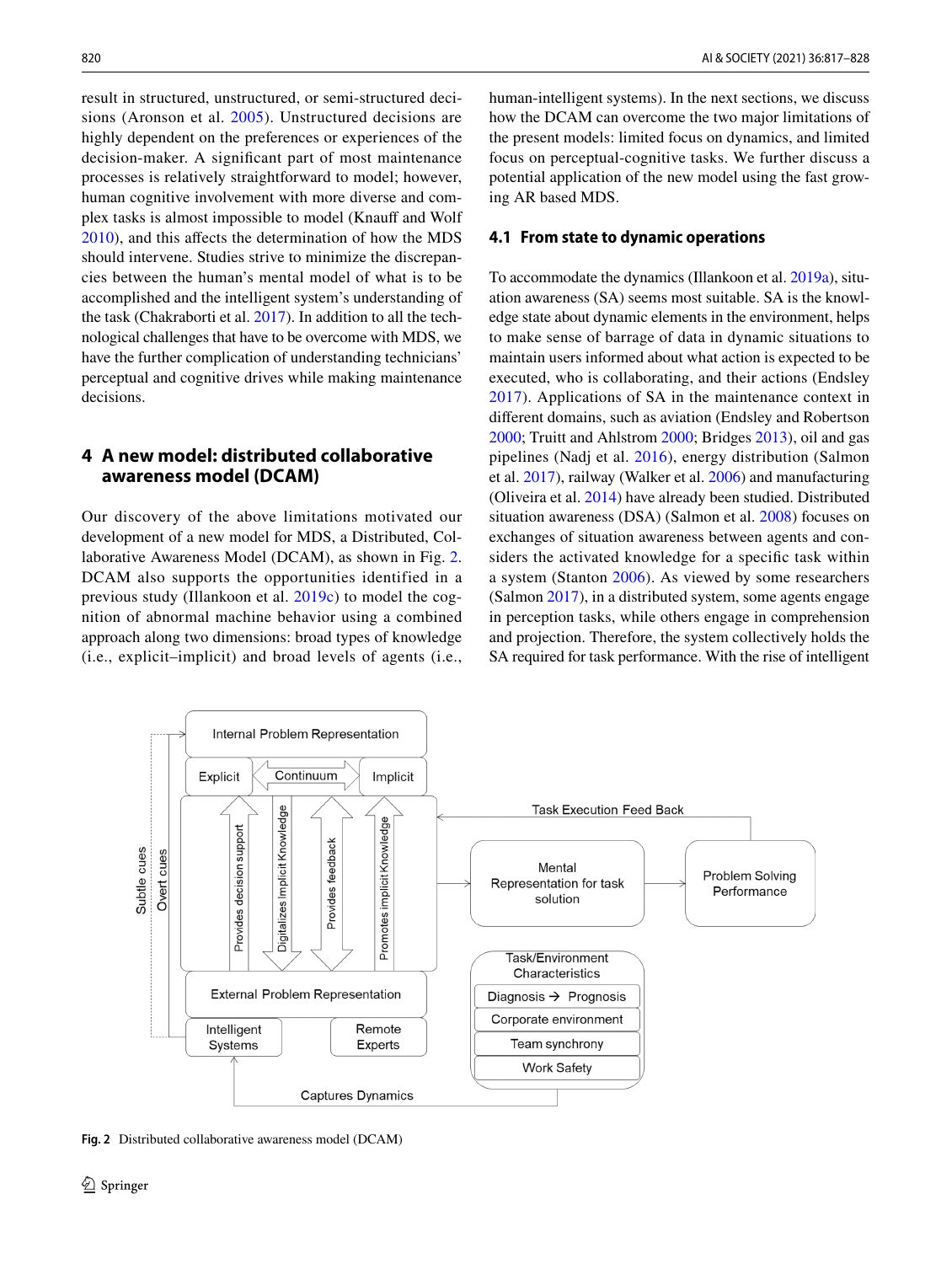systems that deal with a huge amount of data, we acknowledge DSA as a more pragmatic approach for modeling the human–intelligent systems collaboration required in the MDS.

In the DCAM, we elaborate on the problem-solving task as comprising four major knowledge elements required in operational level maintenance: diagnosis to prognosis, corporate environment, team synchrony, and work safety. The model recognizes the dynamics of these knowledge elements, as the task environment now connects with the internal problem representation and the external problem representation. These connections appear in both subtle and overt means that we discuss further in the next section. At implementation, the DCAM can beneft from number of SA interventions (Endsley [2016](#page-9-19)), for example see (Illankoon et al. [2019b](#page-9-20), [d](#page-9-21); Illankoon and Phillip [2019](#page-9-22)).

#### **4.2 From explicit to implicit collaboration**

Previous applications of DSA in maintenance, those trace explicit communication between agents (Salmon et al. [2017](#page-10-22)), have been criticized for not accounting for implicit communication between agents (Endsley [2015](#page-9-15)). Explicit communication requires answering questions and explaining situations that the intelligent system might encounter or codify. However, more needs to be recognized by the models (del Amo et al. [2018](#page-9-23)); the ability to include implicit knowledge that is not verbalized (Dane and Pratt [2007](#page-9-24)) and its infuence on situation awareness. A previous study (Illankoon et al. [2018](#page-9-25)) lays the foundation but does not develop the concept.

MDS model should consider both the diferent levels of automation (Parasuraman et al. [2000](#page-10-25)) ofered by a decision support system and the wide modes of human cognition involved in gaining situation awareness of machine behaviors (Illankoon et al. [2019c\)](#page-9-18). Accordingly, in the DCAM, the internal problem representation is identifed as a continuum between two poles: explicit and implicit knowledge. However, appropriate technological support must be provided during implementation. Below, we discuss two central technological challenges in implicit knowledge collaboration. We also identify a way to move forward.

#### **4.2.1 MDS should not hinder implicit learning about machine behavior**

Technicians who are physically involved with machines have the access to subtle cues (Endsley [2016](#page-9-19), [2017](#page-9-1); Endsley et al. [2000](#page-9-0)) those comprise information gained directly through human senses about the machine behavior (Illankoon et al. [2016\)](#page-9-26). Positive efects of subtle cues for implicit learning are empirically evident in many domains, such as medical diagnosis (Conci et al. [2013](#page-9-27)), artifcial grammar learning (Shanks [2005](#page-10-26)), social intuition (Norman and Price [2012](#page-10-27)),

motor control (Sanchez et al. [2010](#page-10-28)), and maintenance (Gardner et al. [1996;](#page-9-28) Amadi-Echendu and Smidt [2015;](#page-8-6) Ruiz et al. [2014\)](#page-10-29). For such implicit learning, humans require only a few cognitive resources (Evans and Stanovich [2013;](#page-9-29) Patterson [2017\)](#page-10-30). However, there is a trade-off between the access to explicit cues provided by the MDS, and the access to subtle cues (Endsley, [1999,](#page-9-30) [2016\)](#page-9-19). For example, limited peripheral visibility of AR headsets (Novak-Marcincin et al. [2013](#page-10-31); Fiorentino et al. [2014](#page-9-31); Dini and Dalle Mura [2015](#page-9-32)) hinders the awareness of the surroundings, and headphones prevent access to subtle changes in noise emission. Design efforts are being taken to make subtle cues more explicit (Endsley [2016](#page-9-19)), thus promoting more explicit awareness about machine behavior. However, in attempting to make subtle cues explicit, technicians can be overloaded with too much information.

The cues used by MDS will mostly deplete visual and audible resources and limit the chance to convey awareness through other human senses. Operational level maintenance in Industry 4.0 will go beyond facilitating operations to serve real-time operations more directly and closely. For example, airbus real-time health monitoring (AiRTHM) is an advanced airbus service through which operators receive advice on optimized maintenance actions and real-time troubleshooting actions (services.airbus.com [2018\)](#page-10-32). With the increased use of real-time condition monitoring and remote operations, human technicians will have less physical involvement with the system (for monitoring and inspection) and will be less exposed to subtle cues about the system behavior.

We recommend that emerging MDS technologies should preserve access to subtle cues by alternative and novel means. Although the previously mentioned Pi-Mind technology (Terziyan et al. [2018\)](#page-10-17) attempts to capture the human creative cognitive capabilities, it does not consider provisions for implicit learning. Only a few studies have focused on this possibility. For example, Fountx commercial solution comprises bone-conducting headphones to remain alert to the surroundings (fountx.com [2018\)](#page-9-33). Another study (Domova et al. [2017](#page-9-34)) presents a prototype haptic mouse to explore the re-introduction of physical user interfaces into industrial control rooms. An extended view of this challenge is how to give more access to subtle cues with MDS. Such an MDS strategy should carefully select a few critical cues, make them more salient, and replicate or produce even more subtle cues (of non-critical information) to get the beneft of humans' implicit learning capability. In fact, some studies have already started paying attention to developing such technologies, for example, Eagleman's "Sensory Substitution" project (Eagleman [2015](#page-9-35)), which aims to design devices to send any kind of information to the brain for sensory processing via atypical sensory modalities. The notion of Human Cyber-Physical Systems (Romero et al.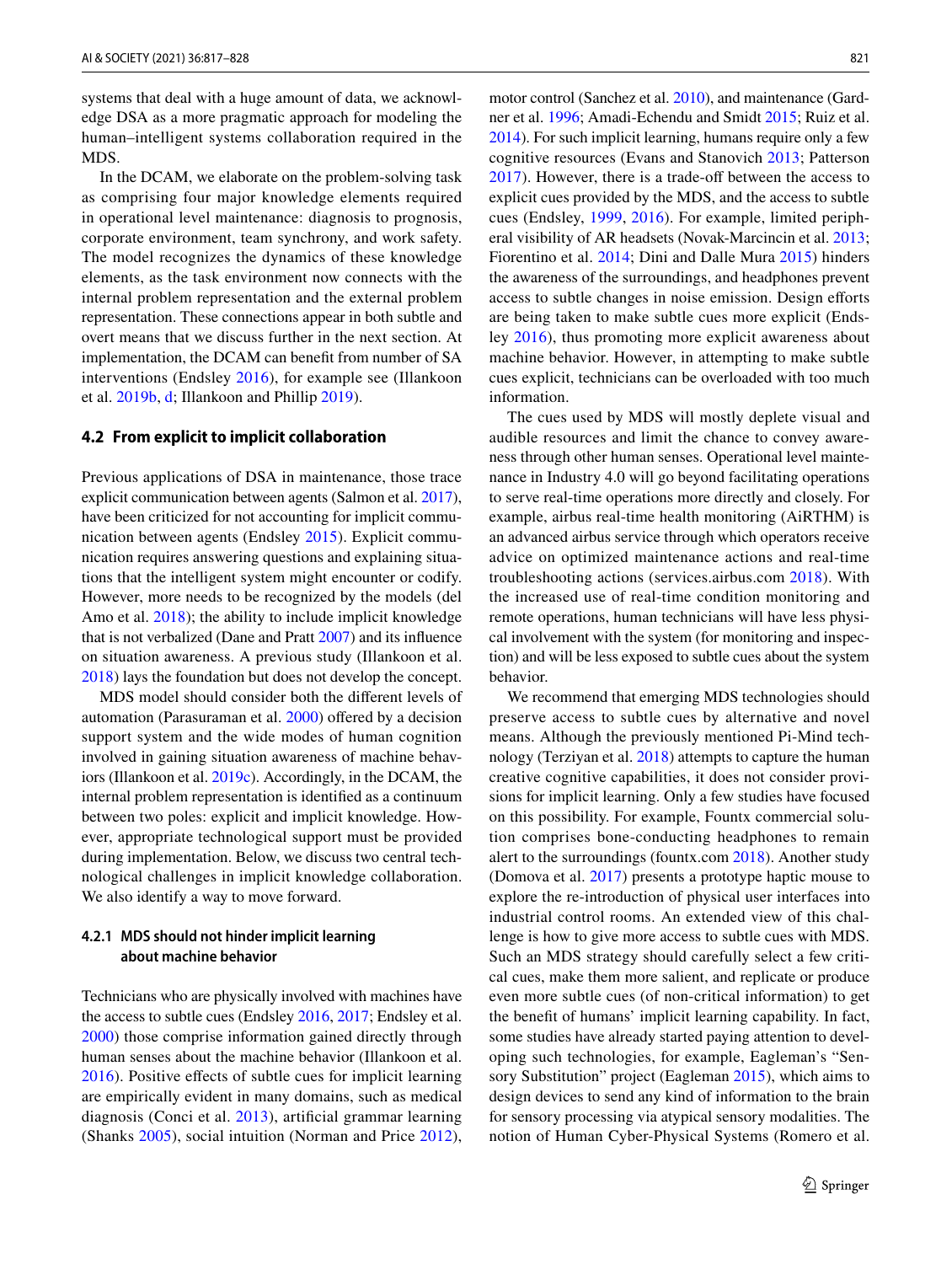[2016](#page-10-33)) suggests keeping human-in-the-loop using variously enriched and enhanced technologies to improve physical, sensing, and cognitive capabilities.

Contemporary intelligent systems seek more inspiration and try to mathematically model how people make successful implicit inferences (Tao and He [2009](#page-10-34); Dundas [2011](#page-9-36); Mishra [2018](#page-10-10)); however, this requires enormous computational power (Guszcza et al. [2017](#page-9-37)). An alternative is to learn directly from technicians' implicit knowledge and how they use that knowledge to be situationally aware during maintenance work. Previous studies recognize both explicit and implicit interactions for supporting multimodal user interfaces (Gallardo et al. [2018\)](#page-9-38); however, their focus is not to elicit implicit knowledge from those interactions. Contemporary MDS focus heavily on supporting physical manipulations, only a few studies focus on a potential reverse approach; how to capture and learn from human implicit involvements. For example, one study (Botelho et al. [2014](#page-8-7)) proposes a maintenance strategy that combines and coordinates human physical abilities and computational elements. Another study (Vasenev et al. [2013](#page-11-5)) uses virtual reality (VR) to follow machine operators' physical activities (in road construction) and extract their implicit knowledge. A major drawback of these studies is the method used, as VR is not able to capture real-life scenarios, leaving out a wealth of implicit involvements.

#### **4.2.2 Managing conficts during collaboration**

Previous sections offer a rather optimistic character of human implicit knowledge, suggesting ways for it to collaborate with intelligent MDS. However, heuristic biases and erroneous human judgments related to implicit knowledge are common problems (Kahneman [2011](#page-9-39); Reason and Hobbs [2017\)](#page-10-35). Worse yet, humans are not able to identify which cognitive mechanism comes into play when they employ thinking with less deliberation (Kahneman and Klein [2009](#page-9-40)). We have also discussed the less well-understood algorithms used in the fast-growing machine learning feld. This raises a critical question: how to handle potential conficts between the implicit component of human cognition and the less well understood intelligent systems. While collaborative control theory (CCT) offers high-level strategies, specific techniques are required. One promising step towards collaboration would be to provide facilities in the MDS for controlled experimentation and simulation (Taylor [2001\)](#page-10-36) to give insight into dynamic interactions and to offer feedback on decision alternatives. Intelligent features of the MDS may facilitate simulation of what is captured from the implicit knowledge of human agents, and, as discussed, explainable AI helps humans better understand the reasoning used by AI. Taken together, these strategies can provide a better understanding of which decision alternative is more efective and pragmatic. Once such an understanding is obtained, evidence justifying or challenging alternatives will add new knowledge to MDS for retrieving in the future.

In sum, our distributed collaborative awareness model supports the collaboration of human and intelligent agents along two important dimensions. First, it accounts for different types of situation awareness (explicit–implicit) held by both human and intelligent systems. The human explicit–implicit continuum stretches from verbalized to intuitive knowledge; the intelligent system continuum stretches from rule-based to holistic approaches. Second, it takes into account the awareness distributed among diferent agents between humans and intelligent systems. We illustrate this in Fig. [3](#page-5-0).

# **5 How to use the model: the case of augmented reality (AR) in maintenance**

This section discusses how to apply and further improve the DCAM. Although fast-growing, the successful use of AR in maintenance is still in progress (Wang et al. [2016;](#page-11-6) Martinetti et al. [2017;](#page-10-37) Quandt et al. [2017](#page-10-38)); therefore, AR-based MDS is a potential use case. In what follows, we review the fast-growing AR-based MDS, assess their strengths and weaknesses against the DCAM. We make recommendations to improve AR-based MDS so that the DCAM can be implemented.



<span id="page-5-0"></span>**Fig. 3** Collaboration illustrated in two dimensions (explicit–implicit, human-intelligent systems)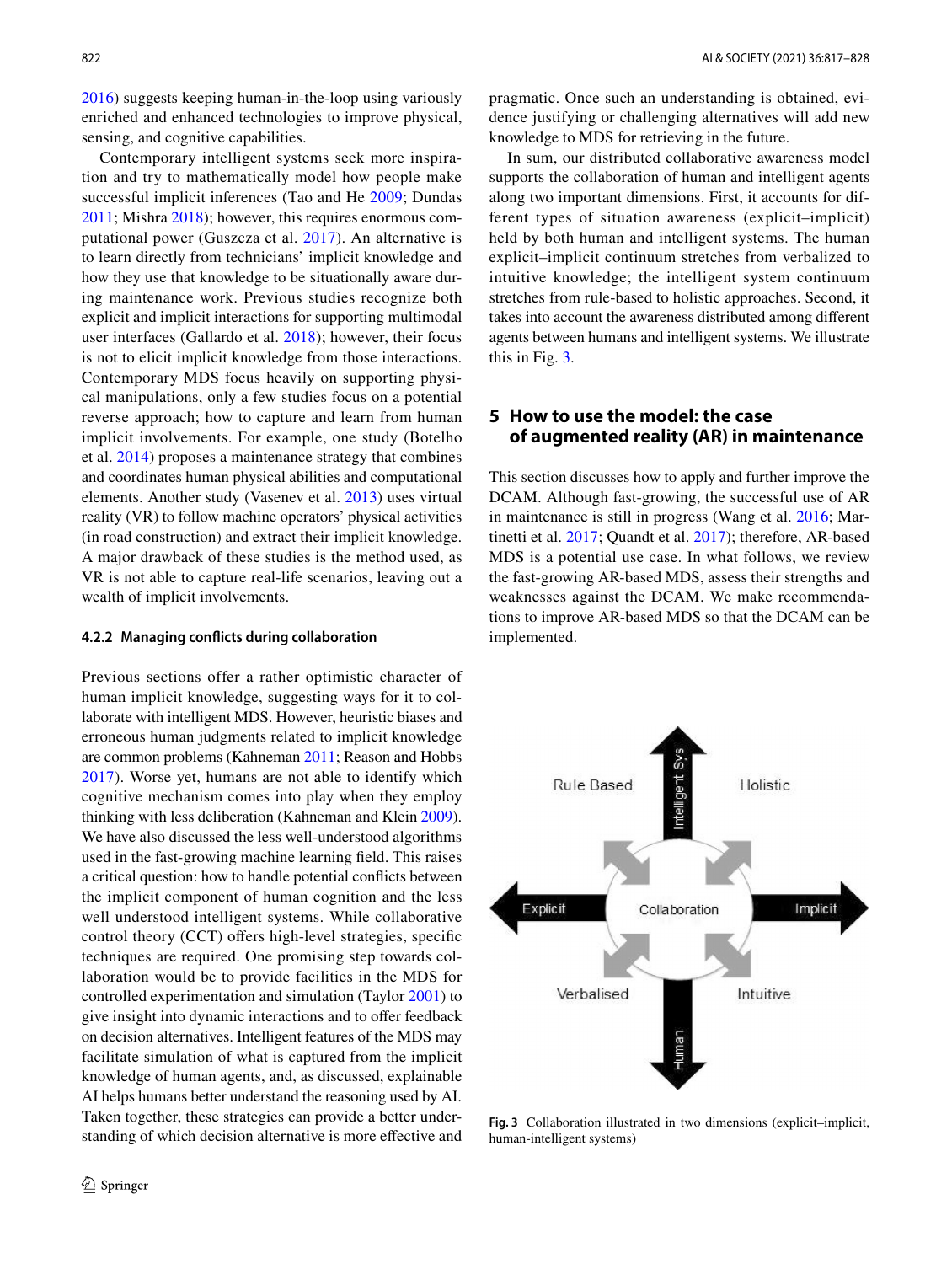### **5.1 Methods**

We conducted a structured literature review using Google Scholar, because it was easy to sort influential studies (ranked by the number of citations). Google Scholar has coverage to Open Access articles, other citation resources (e.g., Scopus, Emerald, Web of Science), and those contained in institutional sources such as Universities. We searched the string "augmented reality AND maintenance" in the title of the articles published from 2008 to 2018. This gave 195 results. Then we excluded the non-English articles and those not cited by others. The remaining 109 articles were reviewed and six literature reviews were excluded. Using thematic analysis, the decision support features discussed in each of the articles were categorized into 10 categories (see next section). This resulted in a count of the literature that addresses diferent decision support features. We then critically assessed those features in comparison to our DCAM.

### **5.2 Strengths and limitations of the existing AR based MDS**

The literature analysis resulted in the identifcation of 10 key MDS features. Figure [4](#page-6-0) presents the number of articles describing those features. Below is a brief review of those features.

- AR applications are largely limited to operational level maintenance actions, providing support for physical manipulations and/or providing step-by-step instructions (75 articles).
- 23 Articles discuss providing support for maintenance diagnosis. 17 articles mention the use of AI, and 18 articles recognize the ability to be context-aware.
- 18 Articles focus on providing remote expert support. Those applications are available as experimental prototypes (e.g., Stricker and Bleser [2012;](#page-10-39) Martinetti et al. [2017\)](#page-10-37) and commercial products, such as EASE-R3 (Zenati-Henda et al. [2014\)](#page-11-7) and XMReality (Karlsson [2018\)](#page-9-41).
- 17 Articles discuss ways to capture existing knowledge from users, mainly to assess the knowledge levels and provide customized solutions.
- Five articles support team synchronization through coordination, cooperation, and communication.
- Only three articles discuss the need to comprehend the environment in which an operator works to avoid accidents (global awareness).
- The manufacturing sector attracts the most attention (48) articles), only 8 articles solely target the aviation industry.

# **5.3 Application of the DCAM using AR based decision support**

Current AR solutions are able to guide the technicians, by providing visual and audible instructions, and giving tactile feedback (see black arrows in Fig. [5\)](#page-7-0). As per our review, the present usage of AR-based MDS is largely limited to unidirectional information fow from intelligent systems to the technician. To meet one of the recommendations of the DCAM, more work should be done to present none critical information using subtle cues, for example, projected on the peripheral, audible alerts and tactile feedback provided in varying frequencies.

Although a significant number of the articles  $(n = 17)$ discuss ways to capture existing knowledge from technicians, that is largely limited to verbalized (explicit)

<span id="page-6-0"></span>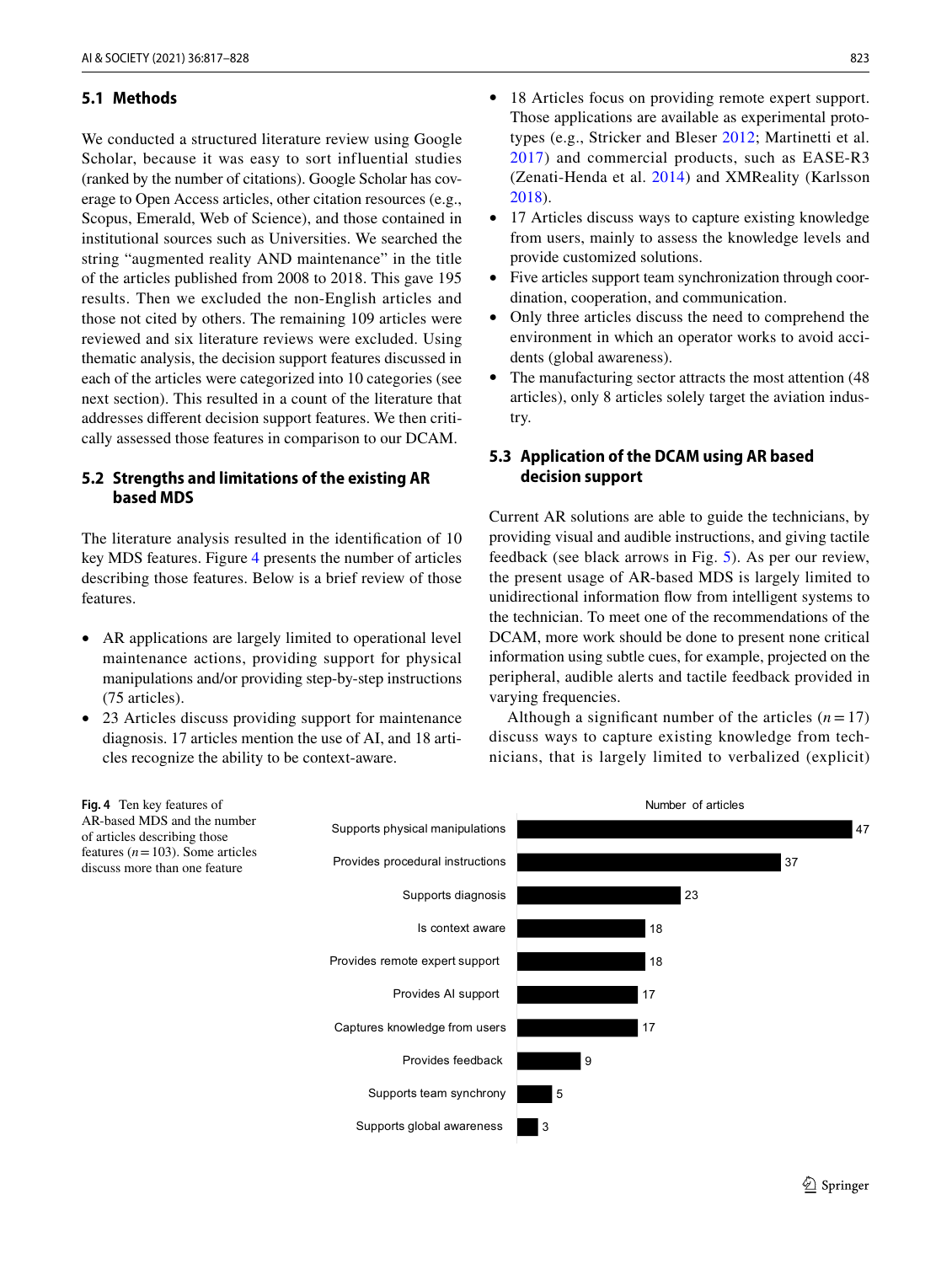<span id="page-7-0"></span>**Fig. 5** New AR features to facilitate collaboration of explicit and implicit situation awareness



knowledge, and the purpose is to assess the knowledge levels to provide customized solutions, but not to learn from the technician. On the other hand, a successful acquisition of knowledge and training an AI-based MDS requires a huge amount of data, demanding the acquisition of knowledge well beyond that can be verbalised. In this context, we identify opportunities for AR-based MDS for learning from human implicit situation awareness (implicit knowledge state about dynamic elements) using multiple strategies. Sensors for collecting data from machines are increasingly smaller and less expensive. We identify the use of sensors beyond the collection of data from machines. It is possible to outft technicians with sensors to elicit the psychomotor and cognitive responses that are beyond what technicians can verbalize.

For example, there is a possibility of capturing psychomotor behaviors, including implicit moves and gestures using GPS devices, accelerometers, and video recording. Gestures can be seen as a refection of underlying cognitive processes (Novack and Goldin-Meadow [2015](#page-10-40)), because gestures often reveal information that cannot be found in speech. Although not meant for the same purpose, studies discuss how gestures can improve interactions with AR (e.g., Zhao et al. [2014\)](#page-11-8). Capturing psychomotor behaviors is already used for providing motion and position feedback for technicians. For example, some studies (e.g., Webel et al. [2013\)](#page-11-0) superimpose the video recorded movements of assembly operation using VR; the objective is to train novice technicians in motor skills. A study with Boeing company (Richardson et al. [2014\)](#page-10-41) captured technicians' motions (head position and orientation), communication frequency (interface button presses), and video recorded movements to assess training efectiveness. While these are useful for improving the motor skills of novice technicians, the potential of these technologies to elicit implicit psychomotor responses of expert technicians is what we are most interested in.

The second opportunity lies in capturing implicit attention behaviors using eye-tracking. Although not mentioned as such by the authors, we fnd similar approaches in other domains. For example, a study (Baber et al. [2009](#page-8-8)) uses wearable technology to enhance crime scene examination by integrating the tasks of searching for, retrieving, and recording evidence. Using eye-tracking and verbal protocol from real-time crime scene examination, they show how the approach to searching a scene difers with experience. A fuzzy approach (Ahmadi et al. [2017](#page-8-9)) suggests capturing experts' knowledge through real-time verbal protocols, which can produce greater advantages when combined with other methods that capture implicit behaviors (Gonzalez [2003\)](#page-9-42).

Another opportunity is linked to implicit cognitive responses captured using heart-rate, skin conductance, and respiration. Studies demonstrate that the dynamic of heart-rate is rich enough to reveal relevant episodes of inner thoughts, such as the correctness of a choice (Mealla et al. [2011](#page-10-42)). Another study found initial evidence that skin conductance and respiration are sensitive to implicit memory (klein Selle et al. [2018](#page-9-43)). Adding such tracking functions to MDS can provide the opportunity to learn from humans in real-time. These sensory data can be combined with performance measures to let intelligent systems elicit useful implicit knowledge, as well as to learn about and warn against potentially improper implicit behavior. In sum, recognition of explicit to implicit knowledge can aid forming a collaborated awareness, which is distributed among human and intelligent systems as we described in the DCAM.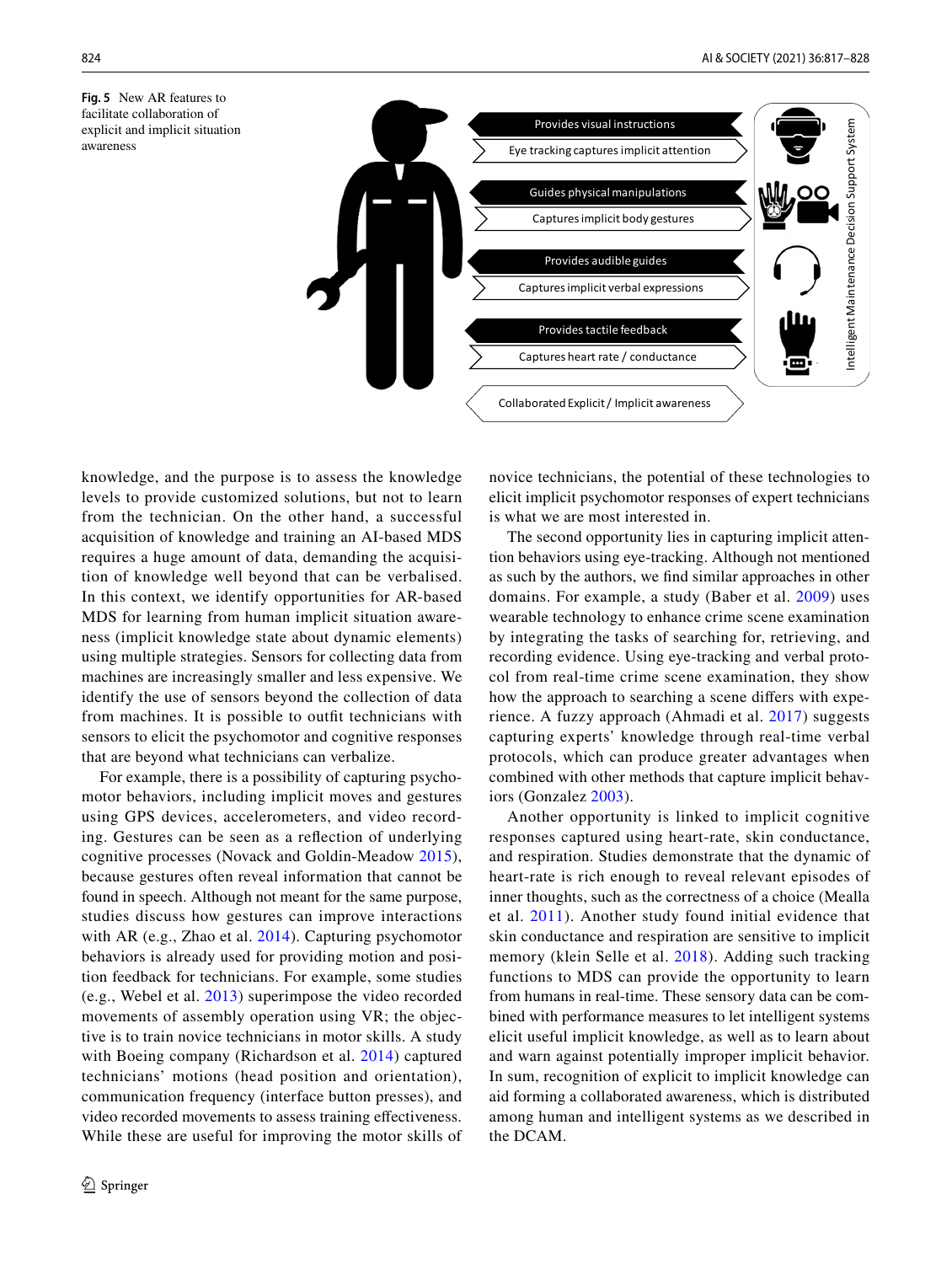# **6 Conclusions and future work**

We presented a new approach to modeling collaboration of situation awareness among technicians and intelligent systems. Almost all research concerning decision support has considered and applied collaboration and distribution as two important intertwined concepts, we identify that they can also be applied as two complementary concepts. Modeling decision support relates to but improved from the cognitive ft theory, which does not support collaboration in a dynamic context. In the application of the maintenance domain, we see that a concept that can address the dynamics inherent to it is necessary, thus the situation awareness concept is considered most relevant. Collaboration and distribution are presently limited to the transactions that can only be explicitly identifed, such as verbalized knowledge, and not implicit knowledge. Therefore, we emphasize the importance of implicit transactions among the agents: human, decision support, and machines.

Since the technology of AR uses both distribution and collaboration concepts, we studied the relevant literature. AR solutions distribute knowledge between the user and what is built in the AR system. AR solutions also assist the user and help in collaborating with others. However, the development of the DCAM led us to identify two main gaps: collaboration has not been fully identifed since AR does not learn from the user and AR does not assist the user to develop implicit knowledge, it may actually hinder it. We made recommendations on how new technologies, i.e. eyetracking, can be added to AR to help overcome these gaps. The main implication of the development of AR beyond its role as a pedagogical tool is that the bidirectional information flow will elevate AR as a knowledge elicitation technology from the experts.

We presented the DCAM as a descriptive model and for future work, we recommend that it should be applied using formal notations, such as ontologies. Although we mention a few former studies supporting our arguments, a comprehensive study is recommended to validate all propositions of the DCAM.

**Author contributions** Prasanna Illankoon: conceptualization, methodology, validation, formal analysis, investigation, writing—original draft. Phillip Tretten: conceptualization, validation, resources, writing—review and editing, supervision, funding acquisition.

**Funding** Open access funding provided by Lulea University of Technology. Luleå Railway Research Center (JVTC).

#### **Compliance with ethical standards**

**Conflict of interest** We wish to confrm that there are no known conficts of interest associated with this manuscript and there has been no signifcant fnancial support for this work that could have infuenced its outcome. We confrm that the manuscript has been read and approved by all named authors and that there are no other persons who satisfed the criteria for authorship but are not listed. We further confrm that the order of authors listed in the manuscript has been approved by all of us. We confrm that we have given due consideration to the protection of intellectual property associated with this work and that there are no impediments to publication, including the timing of publication, with respect to intellectual property.

**Availability of data and material** The authors would be happy to supply the Supplementary Material on request.

**Open Access** This article is licensed under a Creative Commons Attribution 4.0 International License, which permits use, sharing, adaptation, distribution and reproduction in any medium or format, as long as you give appropriate credit to the original author(s) and the source, provide a link to the Creative Commons licence, and indicate if changes were made. The images or other third party material in this article are included in the article's Creative Commons licence, unless indicated otherwise in a credit line to the material. If material is not included in the article's Creative Commons licence and your intended use is not permitted by statutory regulation or exceeds the permitted use, you will need to obtain permission directly from the copyright holder. To view a copy of this licence, visit<http://creativecommons.org/licenses/by/4.0/>.

# **References**

- <span id="page-8-9"></span>Ahmadi M, Seneviratne D, Garmabaki A (2017) An approach to symbolic modelling: a railway case study for maintenance recovery level identifcation. In: Maintenance performance and measurement and management 2016 (MPMM 2016). November 28, Luleå, Sweden 2017 Luleå tekniska universitet. p. 187
- <span id="page-8-1"></span>Alenljung B (2008) Envisioning a future decision support system for requirements engineering: a holistic and human-centred perspective. Dissertation, Institutionen för datavetenskap
- <span id="page-8-6"></span>Amadi-Echendu J, de Smidt M (2015) Integrating tacit knowledge for condition assessment of continuous mining machines. 9th WCEAM Research Papers. Springer, Cham, pp 119–130
- <span id="page-8-3"></span>Aronson JE, Liang TP, MacCarthy RV (2005) Decision support systems and intelligent systems. Pearson Prentice-Hall, USA
- <span id="page-8-8"></span>Baber C, Smith P, Butler M, Cross J, Hunter J (2009) Mobile technology for crime scene examination. Int J Hum Comput Stud 67(5):464–474
- <span id="page-8-2"></span>Bacic D (2014) The role of cognitive effort in decision performance using data representations: a cognitive ft perspective. ETD Archive. Paper 19
- <span id="page-8-7"></span>Botelho SS, Rettberg A, Duarte Filho N, Hellingrath B, Amaral M, Espíndola D, Pereira CE, Cordes AK, Ventura R, Frazzon E (2014) Towards intelligent maintenance systems: rescuing human operator and context factors. IFAC Proc Vol 47(3):7110–7115
- <span id="page-8-0"></span>Boukhayma K, ElManouar A (2015) Evaluating decision support systems. In: Proceedings of the 5th International Conference on Intelligent Systems Design and Applications (ISDA), IEEE, Marrakech, Morocco
- <span id="page-8-5"></span>Bridges III DC (2013) A situation awareness design approach to the position of airline maintenance control in a simulated operations control center. In: 17th International Symposium on Aviation Psychology. p. 92
- <span id="page-8-4"></span>Chakraborti T, Kambhampati S, Scheutz M, Zhang Y (2017) AI challenges in human-robot cognitive teaming. arXiv preprint arXiv:1707.04775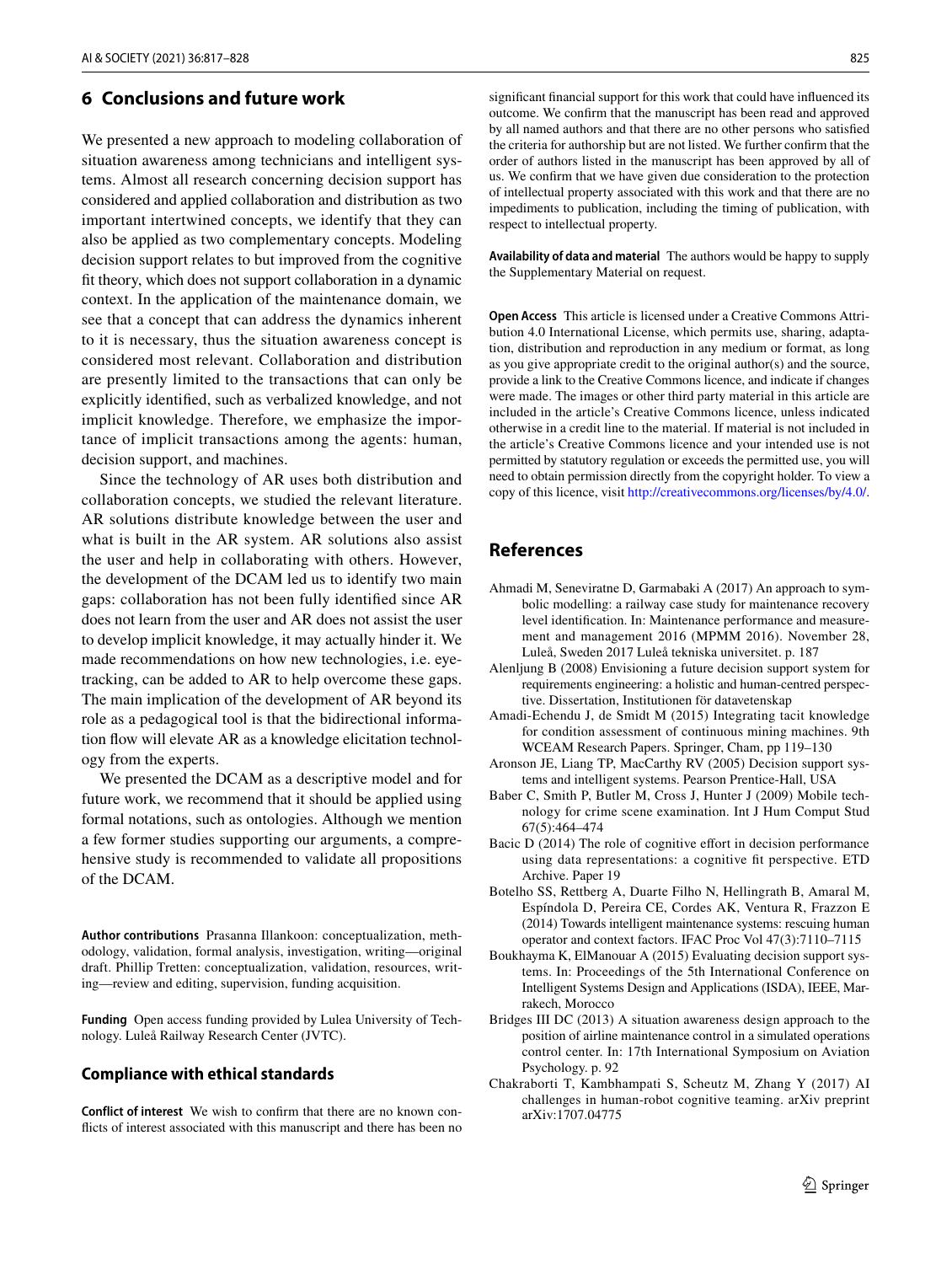- <span id="page-9-11"></span>Chandola V, Banerjee A, Kumar V (2009) Anomaly detection: a survey. ACM Comput Surv (CSUR) 41(3):1–58
- <span id="page-9-27"></span>Conci M, Mueller HJ, von Mühlenen A (2013) Object-based implicit learning in visual search: perceptual segmentation constrains contextual cueing. J Vis 13(3):15
- <span id="page-9-9"></span>Crowder JA, Carbone JN (2014) Collaborative shared awareness: human-AI collaboration. In: Proceedings of the International Conference on Information and Knowledge Engineering (IKE). The Steering Committee of The World Congress in Computer Science, Computer Engineering and Applied Computing (WorldComp): 1
- <span id="page-9-24"></span>Dane E, Pratt MG (2007) Exploring intuition and its role in managerial decision making. Acad Manag Rev 32(1):33–54
- <span id="page-9-23"></span>del Amo IF, Erkoyuncu JA, Roy R, Palmarini R, Onoufriou D (2018) A systematic review of augmented reality content-related techniques for knowledge transfer in maintenance applications. Comput Ind 103:47–71
- <span id="page-9-17"></span>Dey AK (2001) Understanding and using context. Pers Ubiquit Comput 5(1):4–7
- <span id="page-9-32"></span>Dini G, Dalle Mura M (2015) Application of augmented reality techniques in through-life engineering services. Procedia CIRP 38:14–23
- <span id="page-9-34"></span>Domova V, Ralph M, Vartiainen E, Muñoz AA, Henriksson A, Timsjö S (2017) Re-introducing physical user interfaces into industrial control rooms. In: Proceedings of the European Conference on Cognitive Ergonomics. pp. 162–168.
- <span id="page-9-36"></span>Dundas J, Chik D (2011) Implementing human-like intuition mechanism in artifcial intelligence. arXiv preprint arXiv:1106.5917
- <span id="page-9-4"></span>Durand MA, Stiel M, Boivin J, Elwyn G (2008) Where is the theory? Evaluating the theoretical frameworks described in decision support technologies. Patient Educ Couns 71(1):125–135
- <span id="page-9-35"></span>Eagleman DM (2015) Sensory substitution. [https://www.eagleman.](https://www.eagleman.com/research/sensorysubstitution) [com/research/sensorysubstitution.](https://www.eagleman.com/research/sensorysubstitution) Accessed 21 Jun 2019
- <span id="page-9-30"></span>Endsley MR (1999) Situation awareness in aviation systems. Handbook of aviation human factors. Lawrence Erlbaum Associates, USA, pp 257–276
- <span id="page-9-0"></span>Endsley MR, Garland DJ (eds) (2000) Situation awareness analysis and measurement. CRC Press, USA
- <span id="page-9-15"></span>Endsley MR (2015) Situation awareness misconceptions and misunderstandings. J Cogn Eng Decision Making 9(1):4–32
- <span id="page-9-19"></span>Endsley MR (2016) Designing for situation awareness: an approach to user-centered design. CRC Press, USA
- <span id="page-9-1"></span>Endsley MR (2017) Toward a theory of situation awareness in dynamic systems. Situational awareness. Routledge, UK, pp 9–42
- <span id="page-9-2"></span>Endsley MR, Robertson MM (2000) Situation awareness in aircraft maintenance teams. Int J Ind Ergon 26(2):301–325
- <span id="page-9-12"></span>Engelke T, Keil J, Rojtberg P, Wientapper F, Schmitt M, Bockholt U (2015) Content frst: a concept for industrial augmented reality maintenance applications using mobile devices. In: Proceedings of the 6th ACM Multimedia Systems Conference. pp. 105–111
- <span id="page-9-13"></span>Erkoyuncu JA, del Amo IF, Dalle Mura M, Roy R, Dini G (2017) Improving efficiency of industrial maintenance with context aware adaptive authoring in augmented reality. CIRP Ann 66(1):465–468
- <span id="page-9-29"></span>Evans JS, Stanovich KE (2013) Dual-process theories of higher cognition: advancing the debate. Perspect Psycholog Sci 8(3):223–241
- <span id="page-9-31"></span>Fiorentino M, Uva AE, Gattullo M, Debernardis S, Monno G (2014) Augmented reality on large screen for interactive maintenance instructions. Comput Ind 65(2):270–278
- <span id="page-9-14"></span>Fomin VV, Vaujany FX (2008) Theories of ICT design: where social studies of technology meet the distributed cognitive perspective. In: ICIS 2008 Proceedings. pp. 177
- <span id="page-9-33"></span>fountx.com (2018) Boosting the productivity and safety of your team. [https://fountx.com/products/.](https://fountx.com/products/) Accessed 20 Oct 2018
- $\circled{2}$  Springer
- <span id="page-9-10"></span>Galar D, Thaduri A, Catelani M, Ciani L (2015) Context awareness for maintenance decision making: a diagnosis and prognosis approach. Measurement 67:137–150
- <span id="page-9-38"></span>Gallardo J, Bravo C, Molina AI (2018) A framework for the descriptive specifcation of awareness support in multimodal user interfaces for collaborative activities. J Multimodal User Interfaces 12(2):145–159
- <span id="page-9-28"></span>Gardner PH, Chmiel N, Wall TD (1996) Implicit knowledge and fault diagnosis in the control of advanced manufacturing technology. Behaviour Inform Technol 15(4):205–212
- <span id="page-9-6"></span>Godé C, Lebraty JF (2013) Improving decision making in extreme situations: the case of a military decision support system. Intern J Technol Human Interact (IJTHI) 9(1):1–7
- <span id="page-9-3"></span>Golightly D, Ryan B, Dadashi N, Pickup L, Wilson JR (2013) Use of scenarios and function analyses to understand the impact of situation awareness on safe and efective work on rail tracks. Saf Sci 56:52–62
- <span id="page-9-42"></span>Gonzalez C (2003) Verbal protocols in real-time dynamic decisionmaking. In: Proceedings of the Human Factors and Ergonomics Society Annual Meeting 47(3), pp. 293–296. Sage CA, Los Angeles, CA, SAGE Publications
- <span id="page-9-8"></span>Gunning G (2017) Explainable artifcial intelligence (xai), Defense Advanced Research Projects Agency (DARPA), Available <https://www.darpa.mil/attachments/XAIProgramUpdate.pdf>. Accessed 01 Jun 2019
- <span id="page-9-37"></span>Guszcza J, Lewis H, Evans-Greenwood P (2017) Cognitive collaboration Why humans and computers think better together, Deloitte Review 20. Deloitte University Press. [https://www2.deloitte.](https://www2.deloitte.com/insights/us/en/deloitte-review/issue-20/augmented-intelligence-human-computer-collaboration.html) [com/insights/us/en/deloitte-review/issue-20/augmented-intel](https://www2.deloitte.com/insights/us/en/deloitte-review/issue-20/augmented-intelligence-human-computer-collaboration.html) [ligence-human-computer-collaboration.html.](https://www2.deloitte.com/insights/us/en/deloitte-review/issue-20/augmented-intelligence-human-computer-collaboration.html) Accessed 20 Oct 2018
- <span id="page-9-7"></span>Hall L (2017) Explicable planning and replanning for human-inthe-loop decision support. [https://www.nasa.gov/directorates/](https://www.nasa.gov/directorates/spacetech/esi/esi2016/Human-in-the-loop_Decision_Support) [spacetech/esi/esi2016/Human-in-the-loop\\_Decision\\_Support](https://www.nasa.gov/directorates/spacetech/esi/esi2016/Human-in-the-loop_Decision_Support). Accessed 18 Oct 2018
- <span id="page-9-22"></span>Illankoon P, Tretten P (2019) Judgemental errors in aviation maintenance. Cogn Technol Work 1–8
- <span id="page-9-26"></span>Illankoon P, Abeysekera J, Singh S (2016) Ergonomics for enhancing detection of machine abnormalities. Work 55(2):271–280
- <span id="page-9-25"></span>Illankoon P, Tretten P, Kumar U (2018) Identifying signifcance of human cognition in future maintenance operations. International conference on intelligent human systems integration. Springer, Cham, pp 550–556
- <span id="page-9-16"></span>Illankoon P, Manathunge Y, Tretten P, Abeysekara J, Singh S (2019a) Lockout and tagout in a manufacturing setting from a situation awareness perspective. Safety 5(2):25
- <span id="page-9-20"></span>Illankoon P, Tretten P, Kumar U (2019b) A prospective study of maintenance deviations using HFACS-ME. Int J Ind Ergon 74:102852
- <span id="page-9-18"></span>Illankoon P, Tretten P, Kumar U (2019c) Modelling human cognition of abnormal machine behaviour. Human Intell Syst Integr 1(1):3–26
- <span id="page-9-21"></span>Illankoon P, Tretten P, Singh S (2019d) Decision support system for fight maintenance technicians: issues and challenges. eMaintenance 88.
- <span id="page-9-39"></span>Kahneman D (2011) Thinking, fast and slow. Farrar, Straus and Giroux, NY
- <span id="page-9-40"></span>Kahneman D, Klein G (2009) Conditions for intuitive expertise: a failure to disagree. Am Psychol 80:237–251
- <span id="page-9-5"></span>Kamis A, Koufaris M, Stern T (2008) Using an attribute-based decision support system for user-customized products online: an experimental investigation. MIs Q 32:159–177
- <span id="page-9-41"></span>Karlsson J (2018) Smarta glasögon smörjer jättegruvan. [https://www.](https://www.di.se/nyheter/smarta-glasogon-smorjer-jattegruvan/) [di.se/nyheter/smarta-glasogon-smorjer-jattegruvan/.](https://www.di.se/nyheter/smarta-glasogon-smorjer-jattegruvan/) Accessed 21 Feb 2018
- <span id="page-9-43"></span>Klein Selle N, Ben-Shakhar G, Kindt M, Verschuere B (2018) Preliminary evidence for physiological markers of implicit memory. Biolog Psychol 135:220–235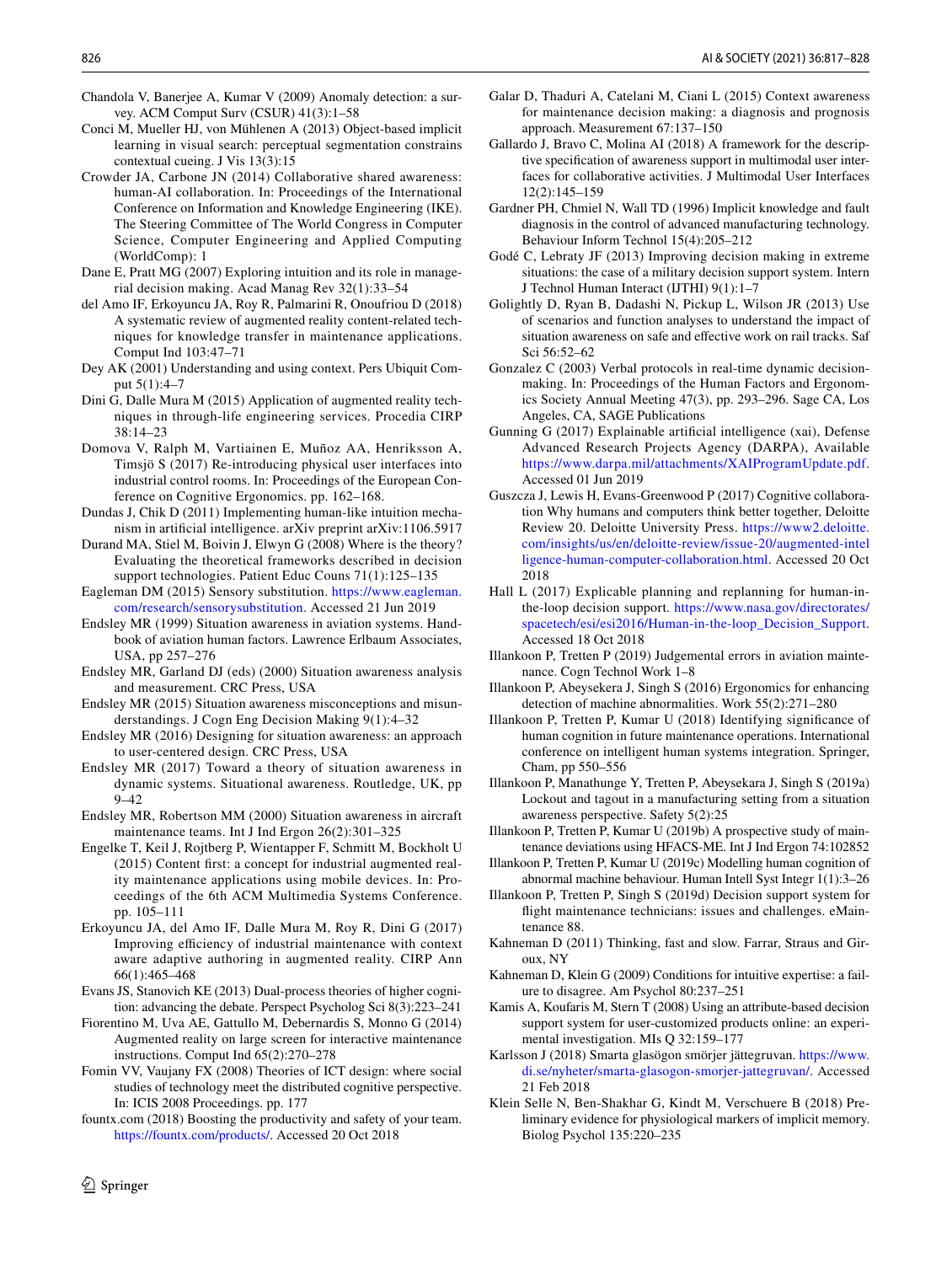- <span id="page-10-19"></span>Knauff M (2010) Wolf AG (2010) Complex cognition: the science of human reasoning, problem-solving, and decision-making. Cogn Process 11:99–102. <https://doi.org/10.1007/s10339-010-0362-z>
- <span id="page-10-0"></span>Kraus TL (2009) A quest for improved safety and security. a historical perspective 1903–2008. FAA, USA, pp 83–94
- <span id="page-10-4"></span>Lall M, Torvatn H, Seim EA (2017) Towards industry 4.0: increased need for situational awareness on the shop floor. IFIP international conference on advances in production management systems. Springer, Cham, pp 322–329
- <span id="page-10-3"></span>Liang GF, Lin JT, Hwang SL, Wang EM, Patterson P (2010) Preventing human errors in aviation maintenance using an on-line maintenance assistance platform. Int J Ind Ergon 40(3):356–367
- <span id="page-10-1"></span>Marais KB, Robichaud MR (2012) Analysis of trends in aviation maintenance risk: an empirical approach. Reliab Eng Syst Saf 106:104–118
- <span id="page-10-37"></span>Martinetti A, Rajabalinejad M, van Dongen L (2017) Shaping the future maintenance operations: refections on the adoptions of augmented reality through problems and opportunities. Procedia CIRP 59(1):14–17
- <span id="page-10-42"></span>Mealla S, Väaljamäae A, Bosi M, Jordà S (2011) Listening to your brain: implicit interaction in collaborative music performances. NIME 11:149–154
- <span id="page-10-9"></span>Mirchandani D, Pakath R (1999) Four models for a decision support system. Inform Manage. [https://doi.org/10.1016/S0378](https://doi.org/10.1016/S0378-7206(98)00074-3) [-7206\(98\)00074-3](https://doi.org/10.1016/S0378-7206(98)00074-3)
- <span id="page-10-10"></span>Mishra AK (2018) ICABiDAS: intuition centred architecture for big data analysis and synthesis. Procedia Comput Sci 123:290–294
- <span id="page-10-21"></span>Nadj M, Jegadeesan H, Maedche A, Hofmann D, Erdmann P (2016) A situation awareness driven design for predictive maintenance systems: the case of oil and gas pipeline operations. Prototypes 6, Available [https://aisel.aisnet.org/ecis2016\\_prototypes/6](https://aisel.aisnet.org/ecis2016_prototypes/6). Accessed 18 Oct 2018
- <span id="page-10-18"></span>Nof SY (2007) Collaborative control theory for e-work, e-production, and e-service. Annu Rev Control 31(2):281–292
- <span id="page-10-27"></span>Norman E, Price MC (2012) Social intuition as a form of implicit learning: sequences of body movements are learned less explicitly than letter sequences. Adv Cogn Psychol 8(2):121
- <span id="page-10-40"></span>Novack M, Goldin-Meadow S (2015) Learning from gesture: how our hands change our minds. Educ Psychol Rev 27(3):405–412
- <span id="page-10-31"></span>Novak-Marcincin J, Barna J, Janak M, Novakova-Marcincinova L (2013) Augmented reality aided manufacturing. Proced Comput Sci 25:23–31
- <span id="page-10-6"></span>Oliveira A, Araujo R, Jardine A (2014) Human-centered interfaces for situation awareness in maintenance. In: International Conference on Human Interface and the Management of Information Springer, Cham, pp. 193–204
- <span id="page-10-25"></span>Parasuraman R, Sheridan TB, Wickens CD (2000) A model for types and levels of human interaction with automation. IEEE Trans Syst Man Cybernet Part A Syst Humans 30(3):286–297
- <span id="page-10-14"></span>Park YK (2007) Human cognitive task distribution model for maintenance support system of a nuclear power plant. PhD thesis, Korea Advanced Institute of Science and Technology, Daejeon (KR), [https://inis.iaea.org/search/search.aspx?orig\\_q=RN:47114725.](https://inis.iaea.org/search/search.aspx?orig_q=RN:47114725) Accessed 10 Oct 2018
- <span id="page-10-30"></span>Patterson RE (2017) Intuitive cognition and models of human–automation interaction. Hum Factors 59(1):101–115
- <span id="page-10-11"></span>Persson M (2015) Challenges of implementing decision support systems: joining the views of consultant and customer. Master Thesis, School of Economics and Management Department of Informatics, LUND University, Sweden
- <span id="page-10-8"></span>Phillips-Wren G (2012) AI tools in decision making support systems: a review. Int J Artif Intell Tools 2:1240005
- <span id="page-10-38"></span>Quandt M, Ait Alla A, Meyer L, Freitag M (2017) Success factors for the development of augmented reality-based assistance systems for maintenance services. Schmitt, RH, Schuh G (Hrsg) 7:175–182
- <span id="page-10-2"></span>Raouf A, Dufuaa S, Ben‐Daya M, Dhillon, BS, Liu Y (2006) Human error in maintenance: a review. J Qual Maint Eng
- <span id="page-10-35"></span>Reason J, Hobbs A (2017) Managing maintenance error: a practical guide. CRC Press, USA
- <span id="page-10-41"></span>Richardson T, Gilbert SB, Holub J, Thompson F, MacAllister A, Radkowski R, Winer E, Davies P, Terry S (2014) Fusing selfreported and sensor data from mixed-reality training. In: Proc. Industrial and Manufacturing Systems Engineering. pp. 92
- <span id="page-10-33"></span>Romero D, Bernus P, Noran O, Stahre J, Fast-Berglund Å (2016) The operator 4.0: human cyber-physical systems & adaptive automation towards human-automation symbiosis work systems. In: IFIP international conference on advances in production management systems. Springer, Cham. pp. 677–686
- <span id="page-10-29"></span>Ruiz PP, Foguem BK, Grabot B (2014) Generating knowledge in maintenance from experience feedback. Knowl-Based Syst 68:4–20
- <span id="page-10-23"></span>Salmon PM, Stanton NA, Walker GH, Baber C, Jenkins DP, McMaster R, Young MS (2008) What really is going on? Review of situation awareness models for individuals and teams. Theor Issues Ergon Sci 9(4):297–323
- <span id="page-10-22"></span>Salmon PM, Stanton NA, Jenkins DP (2017) Distributed situation awareness: theory, measurement and application to teamwork. CRC Press, USA
- <span id="page-10-15"></span>Salomon G (1997) Distributed cognitions: psychological and educational considerations. Cambridge University Press, Cambridge
- <span id="page-10-28"></span>Sanchez DJ, Gobel EW, Reber PJ (2010) Performing the unexplainable: implicit task performance reveals individually reliable sequence learning without explicit knowledge. Psychon Bull Rev 17(6):790–796
- <span id="page-10-32"></span>services.airbus.com (2018) Airbus Real Time Health Monitoring. [https](https://services.airbus.com/maintenance/e-solutions/airbus-real-time-health-monitoring/airbus-real-time-health-monitoring) [://services.airbus.com/maintenance/e-solutions/airbus-real-time](https://services.airbus.com/maintenance/e-solutions/airbus-real-time-health-monitoring/airbus-real-time-health-monitoring)[health-monitoring/airbus-real-time-health-monitoring](https://services.airbus.com/maintenance/e-solutions/airbus-real-time-health-monitoring/airbus-real-time-health-monitoring). Accessed 18 Oct 2018
- <span id="page-10-12"></span>Shaft TM, Vessey I (2006) The role of cognitive ft in the relationship between software comprehension and modifcation. Mis Q 29–55
- <span id="page-10-26"></span>Shanks DR (2005) Implicit learning. Handbook of cognition. SAGE Publication Ltd, USA, pp 203–221
- <span id="page-10-7"></span>Simon H (1997) The new science of management decisions. Prentice-Hall, USA
- <span id="page-10-13"></span>Song Q, Chan SH, Wright AM (2017) The efficacy of a decision support system in enhancing risk assessment performance. Decis Sci 48(2):307–335
- <span id="page-10-24"></span>Stanton NA, Stewart R, Harris D, Houghton RJ, Baber C, McMaster R, Salmon P, Hoyle G, Walker G, Young MS, Linsell M (2006) Distributed situation awareness in dynamic systems: theoretical development and application of an ergonomics methodology. Ergonomics 49(12–13):1288–1311
- <span id="page-10-39"></span>Stricker D, Bleser G (2012) From interactive to adaptive augmented reality. In: 2012 International Symposium on Ubiquitous Virtual Reality 2012, IEEE, pp. 18–21
- <span id="page-10-34"></span>Tao W, He P (2009) Intuitive learning and artifcial intuition networks. In: 2009 Second International Conference on Education Technology and Training, IEEE, pp. 297–300
- <span id="page-10-36"></span>Taylor SJ (2001) Netmeeting: a tool for collaborative simulation modeling. Int J Simul Syst Sci Technol 1(1–2):59–68
- <span id="page-10-16"></span>Terveen LG (1995) Overview of human–computer collaboration. Knowl-Based Syst 8(2–3):67–81
- <span id="page-10-17"></span>Terziyan V, Gryshko S, Golovianko M (2018) Patented intelligence: cloning human decision models for Industry 4.0. J Manuf Syst 48:204–217
- <span id="page-10-5"></span>Tretten P, Normark CJ (2014) Human factors issues in aircraft maintenance activities: a holistic approach. In: Human Factors and Ergonomics Society Annual Meeting
- <span id="page-10-20"></span>Truitt TR, Ahlstrom V (2000) Situation awareness in airway facilities: replacement of maintenance control centers with operations control centers. William J Hughes Technical Center, USA